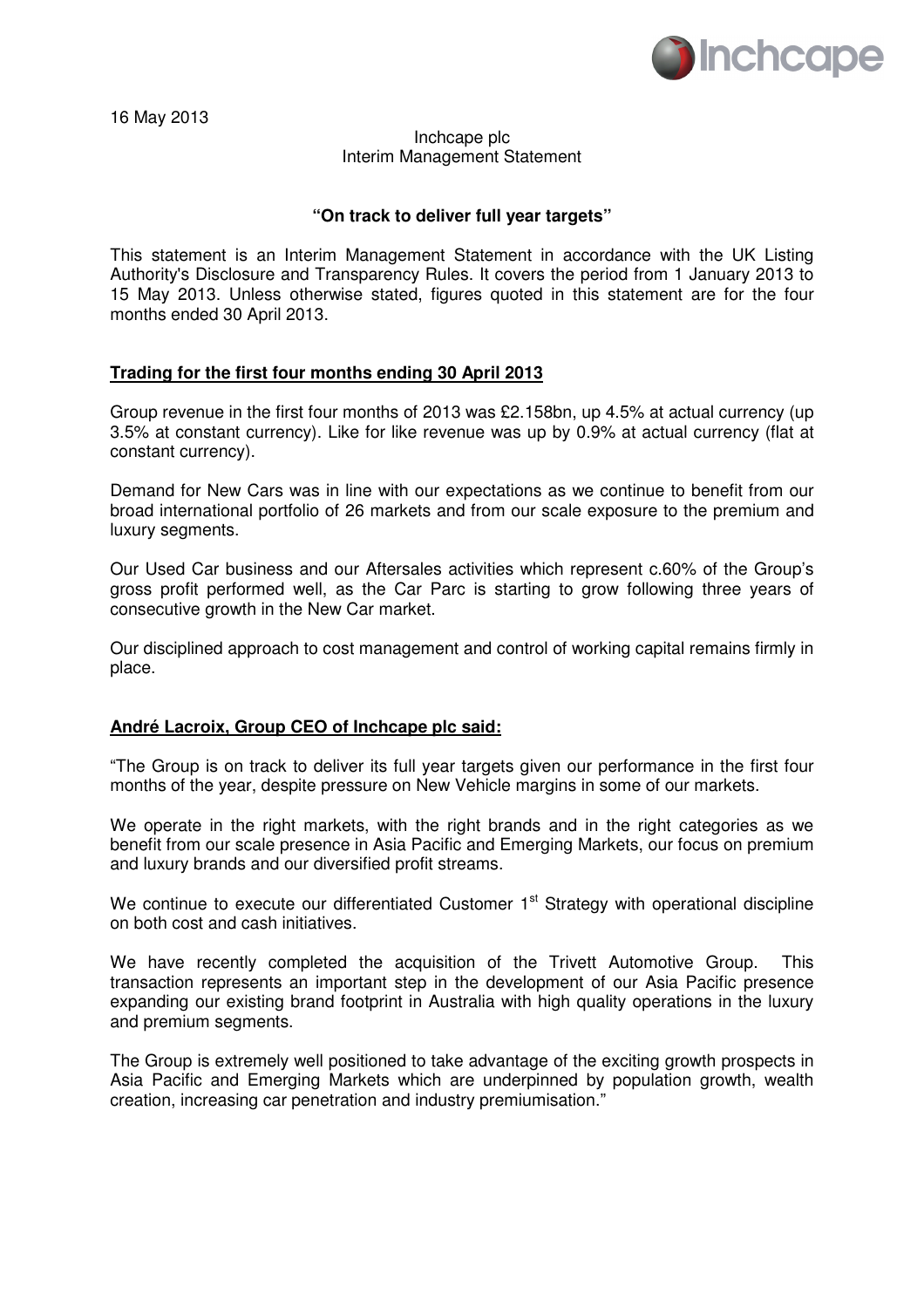

### **Regional Commentary**

We delivered a solid revenue performance in the UK, with like for like growth of 5.8% as we are benefiting from the strength of our brand portfolio in the premium and luxury segments against a sector backdrop of increased pressure on New Vehicle margins. Our Used Car and Aftersales activities performed well.

Our European business delivered a resilient performance in a challenging trading environment, reflecting the successful launch of new products, the strength of our Aftersales operations and a lower cost base.

In North Asia, we delivered a like-for-like growth of 7.7% as we benefited from a robust performance in Sales and Aftersales in Hong Kong, Macau, Guam and Saipan.

In South Asia, trading was in line with our expectations with a resilient performance in Singapore and a robust result in Brunei. As expected, the New Car market in Singapore was lower than last year; however we have now seen a year on year increase of the number of de-registrations for eight consecutive months.

We have enjoyed strong growth in Chile, Peru and Ethiopia while trading conditions remained challenging in Russia and Eastern Europe with competitive pressure on New Car margins.

Demand for New Vehicles remained robust in Australia with industry growth of 5.6% in the first four months of the year. Trading was in line with our expectations as we benefited from the launch of the new Subaru Forester and the recent acquisition of Trivett, Australia's leading luxury and premium automotive group.

## **Financial Position**

Our financial position remains strong and our year end net cash guidance remains unchanged.

#### **2013 Outlook**

The Group will continue to benefit from its strong exposure to the Asia Pacific and Emerging Market regions and from its strategic partnership with leading OEMs in the premium and luxury segments.

We continue to expect the Group to deliver a robust performance in 2013, notwithstanding the competitive pressure on New Vehicle margins in some of our markets, as we will continue to leverage our diverse earnings streams with the Service, Parts and Used Car categories representing 60% of our gross profit.

The Group remains firmly committed to the commercial and cash initiatives of its Top 5 priorities of growing market share, growing Aftersales, improving margin, controlling working capital and being selective about capital expenditure investments.

Ends.